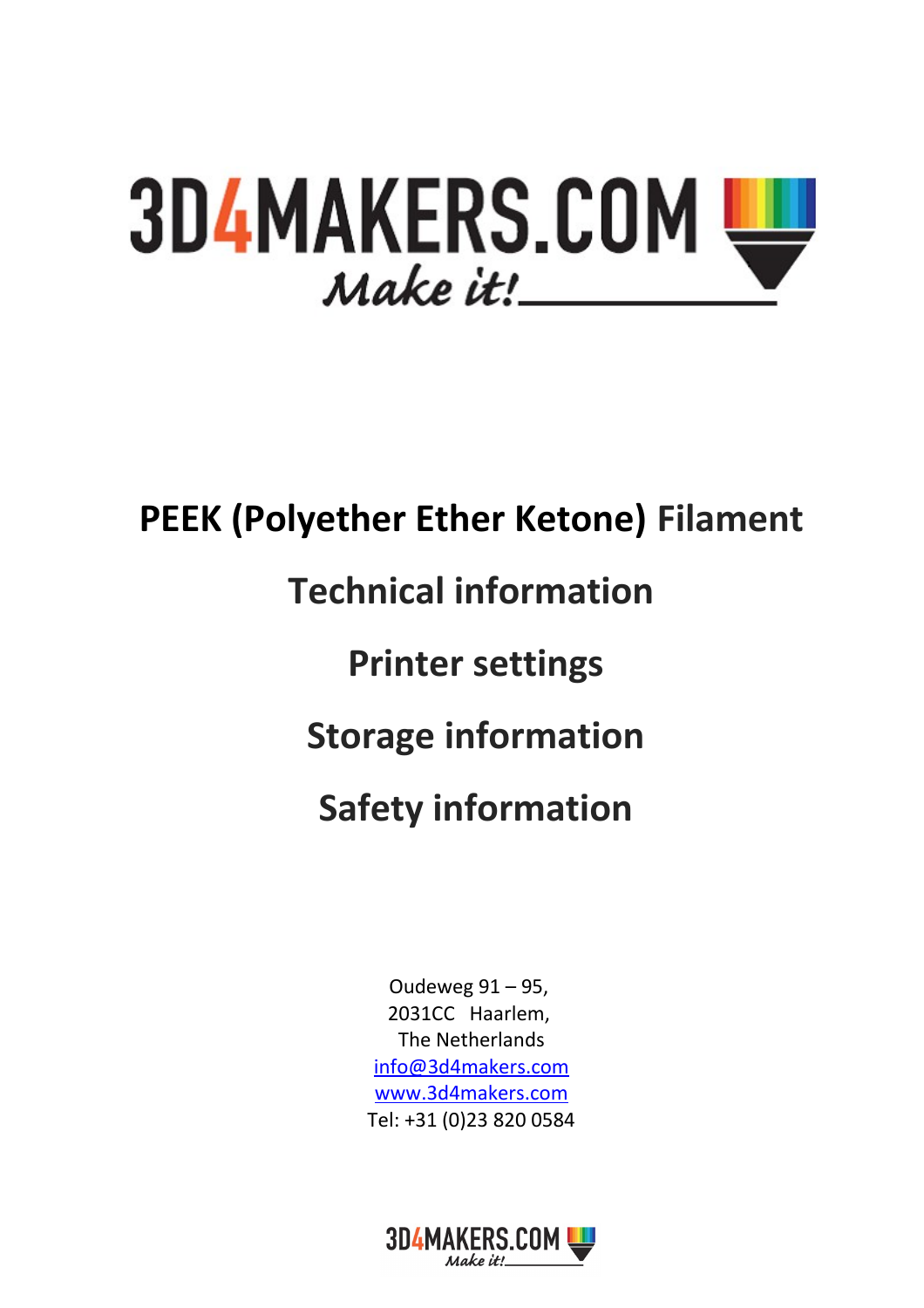**Polyether Ether Ketone (PEEK)** PEEK polymers are obtained by step-growth polymerization. PEEK is a semicrystalline thermoplastic with excellent mechanical and chemical resistance properties that are retained to high temperatures. PEEK is regarded as one of the highest performing engineering thermoplastics in the world. PEEK is used to fabricate items used in demanding applications in aerospace, automotive, oil and gas and medical industries.

The **3D4MAKERS** PEEK Filament has unique properties because it does not come into contact with water during the production process and is directly packaged in a vacuum packaging. These properties make the **3D4MAKERS** PEEK Filament particularly suitable for usage in FDM and FFF 3D printers. The material has an excellent adhesion between layers which results in great improvement of the impact resistance, strength, durability and the printing process.

The PEEK Filament produced by **3D4MAKERS** meets the European regulations EC No. 1935/2004, EC No. 2023/2006 and EC No. 10/2011 concerning plastic materials and articles coming into contact with food and is also compliant with the FDA (Food and Drug Administration) for food contact. The colorants used by **3D4MAKERS** to colour the Filament also meet these European regulations.

#### **Measurements & Tolerance**

| <b>Size</b>      | Diameter tolerance | roundness |
|------------------|--------------------|-----------|
| 1,75 mm Filament | $+/- 0.05$ mm      | 99%       |
| 2,85 mm Filament | $+/- 0.06$ mm      | 99%       |

| Moisture percentage |  |
|---------------------|--|

#### **Physical attributes**

| <b>Description</b> |                       | Test method     |
|--------------------|-----------------------|-----------------|
| Density            | $1,26 \text{ g/cm}^3$ | <b>ISO 1183</b> |

#### **Mechanical attributes**

| <b>Tensile Modulus</b>       | 3700 Mpa     | $ISO-527-2$    |
|------------------------------|--------------|----------------|
| <b>Flexural Modulus</b>      | 4300 Mpa     | <b>ISO 178</b> |
| Impact strenght Notched Izod | 5,0 KJ/ $m2$ | <b>ISO 180</b> |
| Shore D                      | 85           | <b>ISO 868</b> |

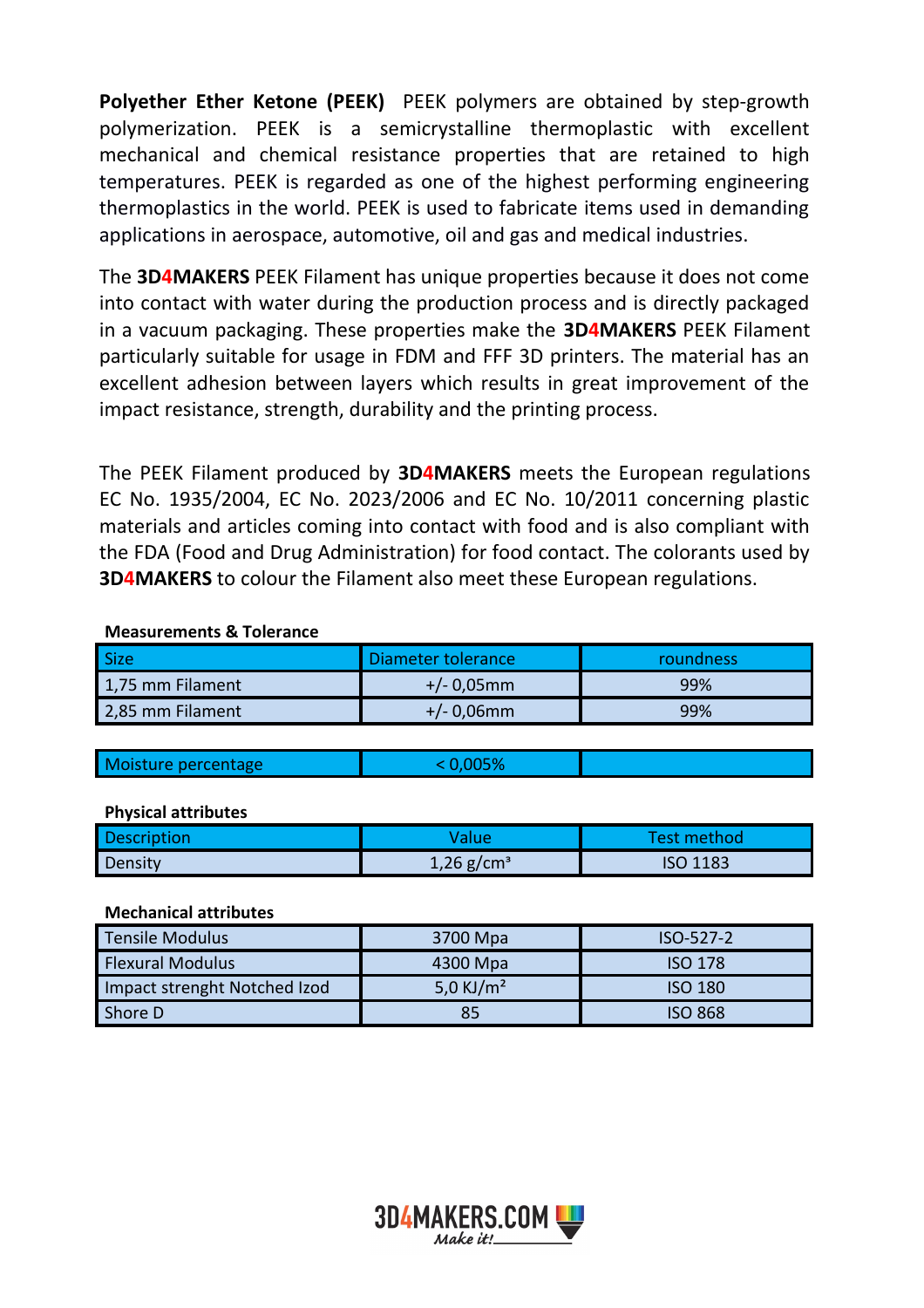## **Printer settings**

#### **Printer settings**

| <b>Description</b>          | Value                 |
|-----------------------------|-----------------------|
| Printer nose temperature    | $355 - 390^{\circ}$ C |
| Heated platform temperature | $120^{\circ}$ C       |

To get the best results while printing we advise you to keep the 3D printer in a room where there is hardly any draft and/or temperature fluctuations. Keep the 3D printer out of the sun. This cannot be a room where people sleep.

When the 3D printer is not being used it is important to keep the 3D4MAKERS PEEK Filament in a bag and stored in a cool, dry and dark place until it is used again.

## **Safety information**

**REGULATION (EC) No. 1272/2008.** According to EC regulations this product is not classified as dangerous for supply/use.

**Classification according to EU-directive 67/548/EEC or 1999/45/EC.** According to EC criteria this product is not classified as dangerous for supply/use.

## **COMPOSITION AND INFORMATION ON THE COMPONENTS**

| <b>Hazardous</b><br>$line$ ingredient(s) | %W/W           | EC No.                   | <b>REACH</b><br><b>Registration No.</b> | <b>Hazard Statement(s)</b>   |
|------------------------------------------|----------------|--------------------------|-----------------------------------------|------------------------------|
| <b>None</b>                              | $\blacksquare$ | $\overline{\phantom{a}}$ | $\overline{\phantom{0}}$                | $\qquad \qquad \blacksquare$ |

EC Classification No. 1272/2008

EC Classification No. 67/548/EEC

| <b>Hazardous</b><br>$ $ ingredient(s) | %W/W                     | EC No.                   | <b>REACH</b><br><b>Registration No.</b> | <b>EC Classification and Risk Phrases</b> |
|---------------------------------------|--------------------------|--------------------------|-----------------------------------------|-------------------------------------------|
| <b>None</b>                           | $\overline{\phantom{0}}$ | $\overline{\phantom{a}}$ | -                                       | $\overline{\phantom{a}}$                  |